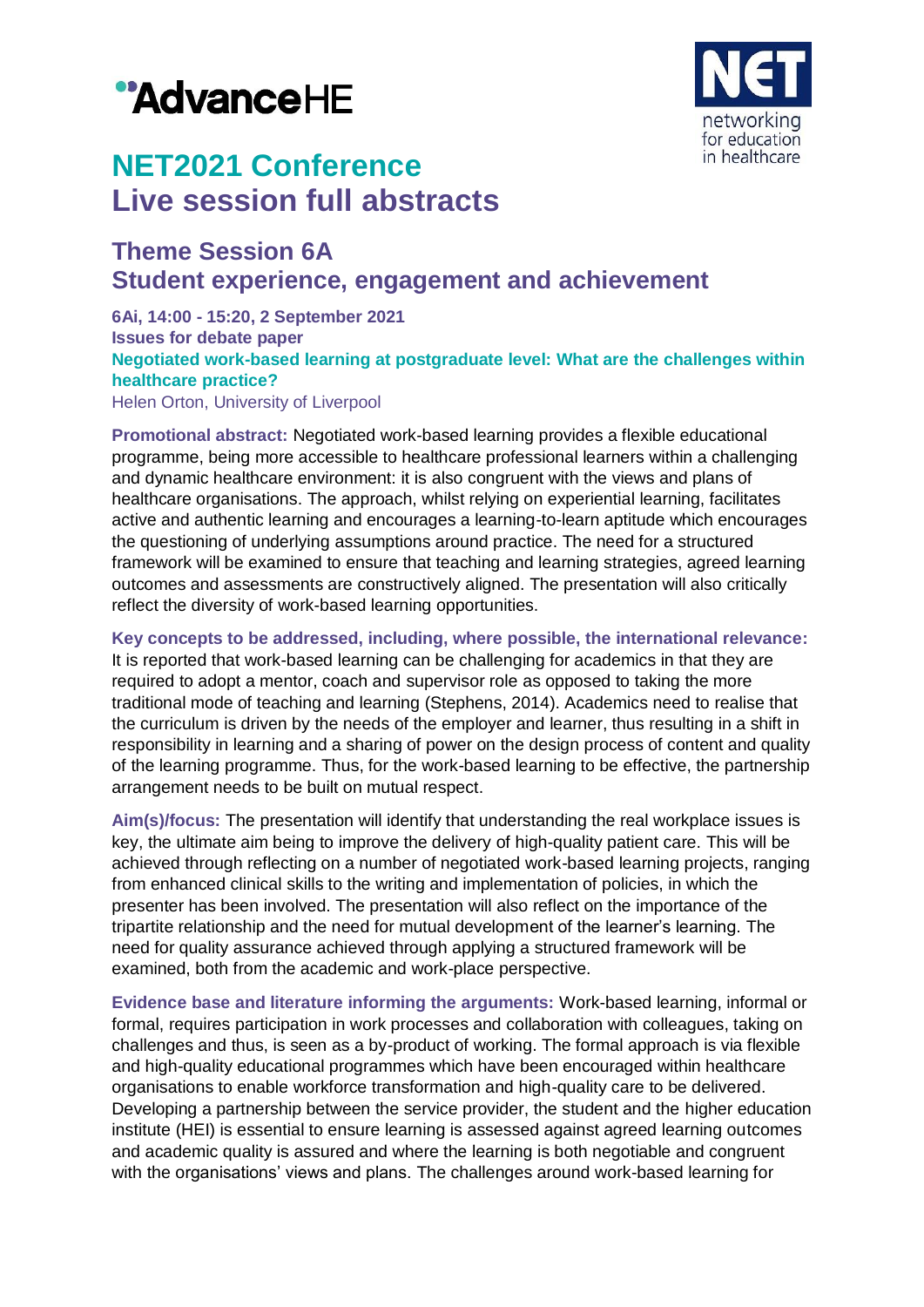academics demands more of a coaching role rather than the more traditional mode of teaching and learning and, as such, the curriculum is co-designed with the student and their organisation. However, it is commonplace to develop a bespoke learning contract as part of the tripartite arrangement, consistent with a module specification on which learning is based in HEIs but the "one size fit" approach is not feasible: creativity is required to ensure learning and teaching strategies and assessments are both meaningful and creative.

**Issues for debate:** What and how much direction should academics provide, considering the nature and area of the learning? As part of the tripartite agreement, all parties should ensure that the programme of learning is coherent and that the learning outcomes and assessment and associated criteria are appropriate to the level of award. Who should take responsibility for assessing the student? Work-based assessments should reflect the WBL, some of which may be competency-based, can be undertaken by work-based mentor but the academic rigour can be assessed by academics via a critical reflection of the process, their learning and implications for future practice.

#### **Three key points to indicate how your work contributes to knowledge development to the selected theme:**

- Negotiated work-based learning requires a robust tripartite arrangement which, in order to facilitate student-led learning, draws on the expertise from mentors in practice with the academic taking on a coaching role and ensures a coherent programme of study.
- The nature of the "negotiated" part of work-based learning allows flexibility in learning and a diverse range of practice skills that can be developed including the clinical skills acquisition, policy and protocol development, whilst at the same time, gaining skills in project management.
- Completing negotiated work-based learning enables professionals to gain academic reward and has the opportunity to enhance career development.

#### **References:**

Boud, D. & Solomon, N. (2001) *Work-Based Learning: A New Higher Education*? Open University Press, Milton Keynes.

Department of Health (2006). *Learning for a Change in Healthcare*. London. HMSO.

Department of Health (2008). *High Quality Care for All: NHS Next Stage Review*. The Stationery Office, London.

Doherty, O. & Stephens, S. (2019) 'The cultural web, higher education and work-based learning.' *Industry and Higher Education*, 34(5), 330-341.

Eraut, M. (2007) 'Learning from other people in workplace.' *Oxford Review of Education*, 33(4), 403-422.

Lester, S. & Costley, C. (2010) 'Work-based learning at higher education level: value, practice and critique.' *Studies in Higher Education,* 35(5), 561-575.

Nevalainen, M., Lunkka, N. & Suhonen, M. (2018) 'Work-based learning in health care organisations experienced by nursing staff: a systematic review of qualitative studies.' *Nurse Education in Practice*, 29, 21-29.

Stephens, S., Doherty, O., Bennett, B. & Margey, M. (2014) 'The challenge of work-based learning: a role for academic mentors?' *International Journal of Mentoring and Coaching in Education,* 3(2),158-170.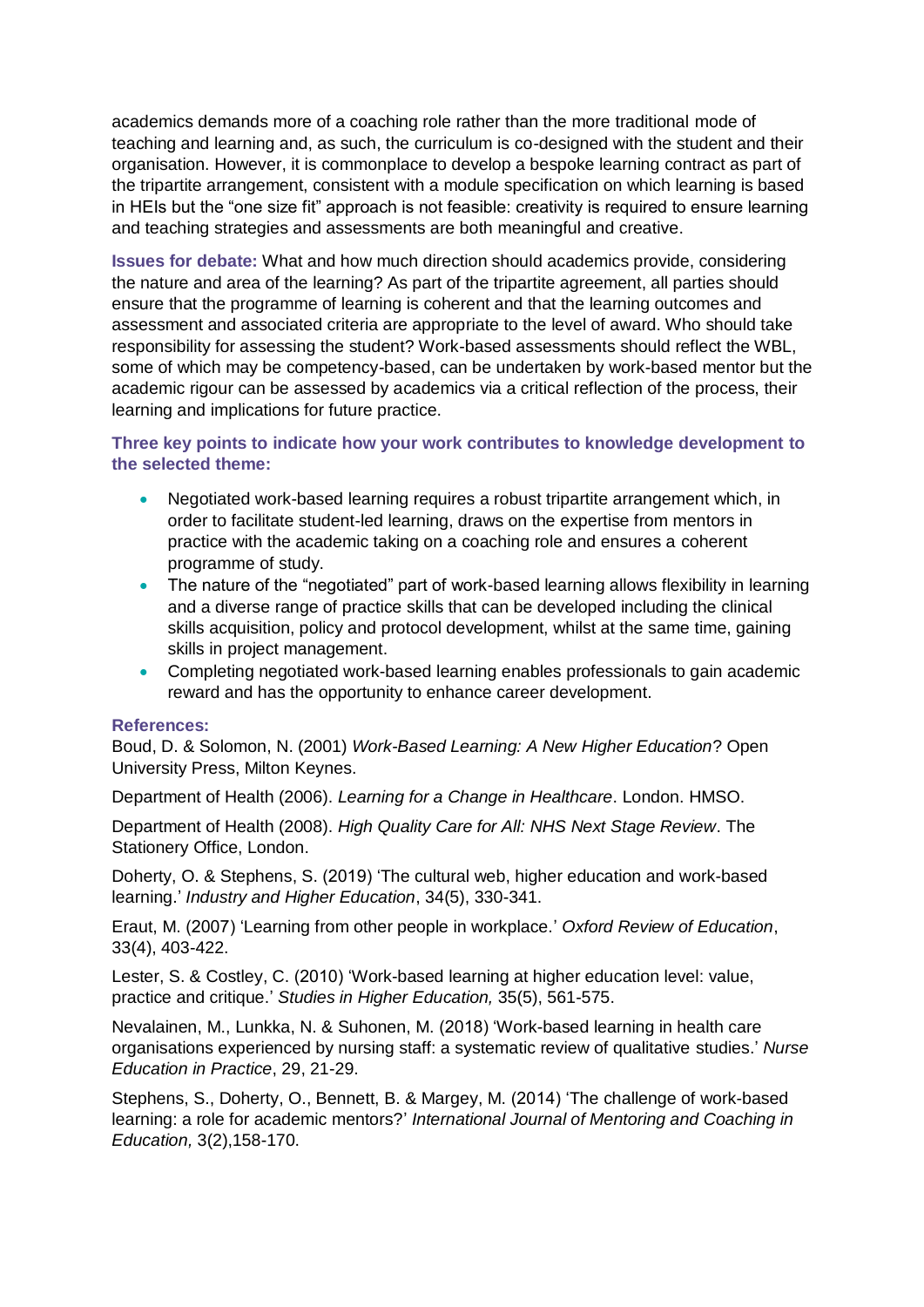**Keywords:** Tripartite Agreement, Student-Led, Cohesive Programme, Constructive Alignment, Academics, Role, Mentor/Coach.

#### **6Aii, 14:00 - 15:20, 2 September 2021 Research paper Enhancing early stage leadership skills in new Nursing graduates using a rapid access Masters' course: A feasibility study** Oonagh Carson and Dr Helen McGarvey, Ulster University

**Promotional abstract:** This research session relates to the conference theme of Educational Enhancement and specifically to assessing the impact of postgraduate learning on the development of leadership and resilience skills in new nurses. The session presents the findings from Phase One of a repeated measures design study looking at selfassessment by new nurse graduates of leadership and resilience skills within the first two weeks and at six months following rapid access to a Masters Level Nursing Programme which includes rotational placements and a three tier structure of clinical support.

#### **Background, including underpinning literature and, wherever possible, the**

**international relevance of the research:** Healthcare is faced with nursing shortages (RCN, 2015); concerns of supply and retention (Christie & Co, 2015); and the need to attract newly qualified nurses (PHE, 2018). Increasingly complex healthcare with safety, quality and efficiency demands (Massimi *et al*., 2017), also requires better-educated nurses with strong, resilient, leadership skills which deliver better patient outcomes (Wilkinson *et al.,* 2018). Masters educated nurses improve care by challenging poor practice and becoming change agents (Hole *et al*., 2016) resulting in the current international trend for Master's level nurses. This study examines phase one of a rapid-access, part-time, MSc aimed at improving resilience and retention.

**Aim(s) and/or research question(s)/research hypothesis(es):** The aim of the research is to test the associations between early access to the Ulster University MSc Nursing – Leading Practice programme for new Nursing graduates and the development of leadership skills and resilience skills.

Research objectives of the full study are:

- To establish if there was any change in leadership and resilience perception scores over the four time-points.
- To make recommendations regarding the appropriateness of a rapid access model MSc in Nursing for new Nursing graduates.

This submission will present the findings from phase one of the experiential learning intervention at data collection time-points one and two.

**Research methodology/research design, any ethical issues, and methods of data collection and analysis:** The ethics committee approved study, is a repeated measures design with data collection in week 2 of the intervention (Sept 2019), and again at 6 months (February 2020), 12 months and 2 years. This submission will present analysis from the first two data collection points. Online data collection will include brief demographic questions; the Healthcare Leadership Self-Assessment Tool, reflecting attributes of the Healthcare Leadership Model (NHS Leadership Academy 2013) and the extensively and internationally used, 25 item self-rating Connor-Davidson Resilience Scale (CD-RISC). SPSS will be used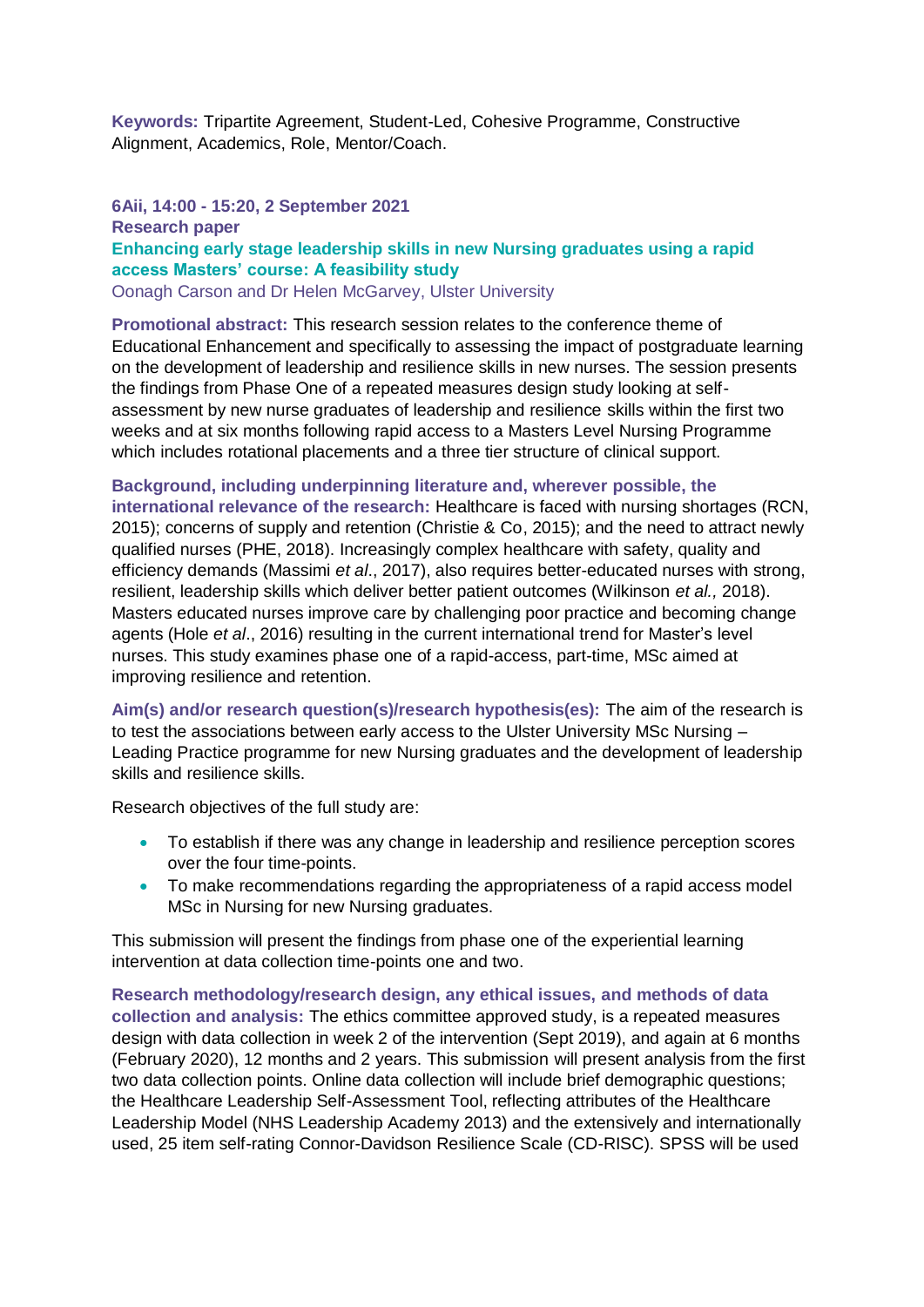to establish changes in perceived leadership and resilience identified as the project (intervention) progresses.

**Key findings and recommendations:** This presentation will report Phase One findings of a study exploring the impact on leadership and resilience of an innovative Master's leadership programme for new graduate adult nurses. The programme managed by the Northern Ireland Practice and Education Council (NIPEC) on behalf of the Department of Health in collaboration with the School of Nursing, Ulster University, is a two-year experiential learning intervention of a rapid access part time MSc (MSc Nursing – Leading Practice) which contains four 30-credit modules and one 60-credit dissertation module in combination with four rotational, clinical placements.

Participants were recruited from students who completed their Pre-Registration Adult Nursing course at Queen's University, Belfast or Ulster University, in September 2019, with a 2:1 or above, degree classification. The participants were appointed as HSC band 5 staff nurses and commenced the programme in September 2019. Aligned with the normal university support the MSc participants have been allocated a three-tier structure of clinical support. They have been provided with a band 6 or above clinical facilitator (mentor), a quality initiative mentor and a band 7 project coordinator. The analysis of findings from two (of the four) data collection points of self-assessed leadership and resilience skills will be presented.

**Three key points to indicate how your work contributes to knowledge development within the selected theme:**

- Enhancing leadership skills in early career staff nurses through a Rapid Access Master's Programme involving rotational placements supported by a three tier structure of clinical support.
- Assessing the impact of postgraduate learning on resilience skills development in new graduate nurses through an innovative experiential programme.
- Examining self assessment of leadership and resilience skills in new graduate nurses.

#### **References:**

Christie & Co (2015) *The UK Nursing Workforce Crisis or Opportunity?* London: Christie & Co.

Clark, L., Casey, D. & Morris, S., (2015) 'The value of Master's degrees for registered nurses.' *British Journal of Nursing,* 24(5), 16-20.

The Connor-Davidson Resilience Scale (2003) Available at: [http://www.connordavidson](http://www.connordavidson-resiliencescale.com/user-guide.php)[resiliencescale.com/user-guide.php](http://www.connordavidson-resiliencescale.com/user-guide.php) [Accessed August 2019].

Hole, G.O., Brenna, S.J., Graverholt, B. & Ciliska. D. (2016). 'Educating change agents: a qualitative descriptive study of graduates of a Master's program in evidence-based practice.' *BMC Medical Education*, 16, 71-79.

Massimi, A., Marxuillo C., Di Muzio, M., Vacchio, R., D'Andrea, E., Villari, P. & De Vito, C. (2017) 'Quality and relevance of master degree education for the professional development of nurses and midwives.' *Nurse Education Today*, 53, 54-60.

NHS Leadership Academy (2013) *Health care Leadership Model. The Leadership Framework Self-assessment tool*. NHS leadership Academy.

Public Health England (2018) *Facing the Facts, Shaping the Future. A draft health and care workforce strategy for England to 2027*. Available at: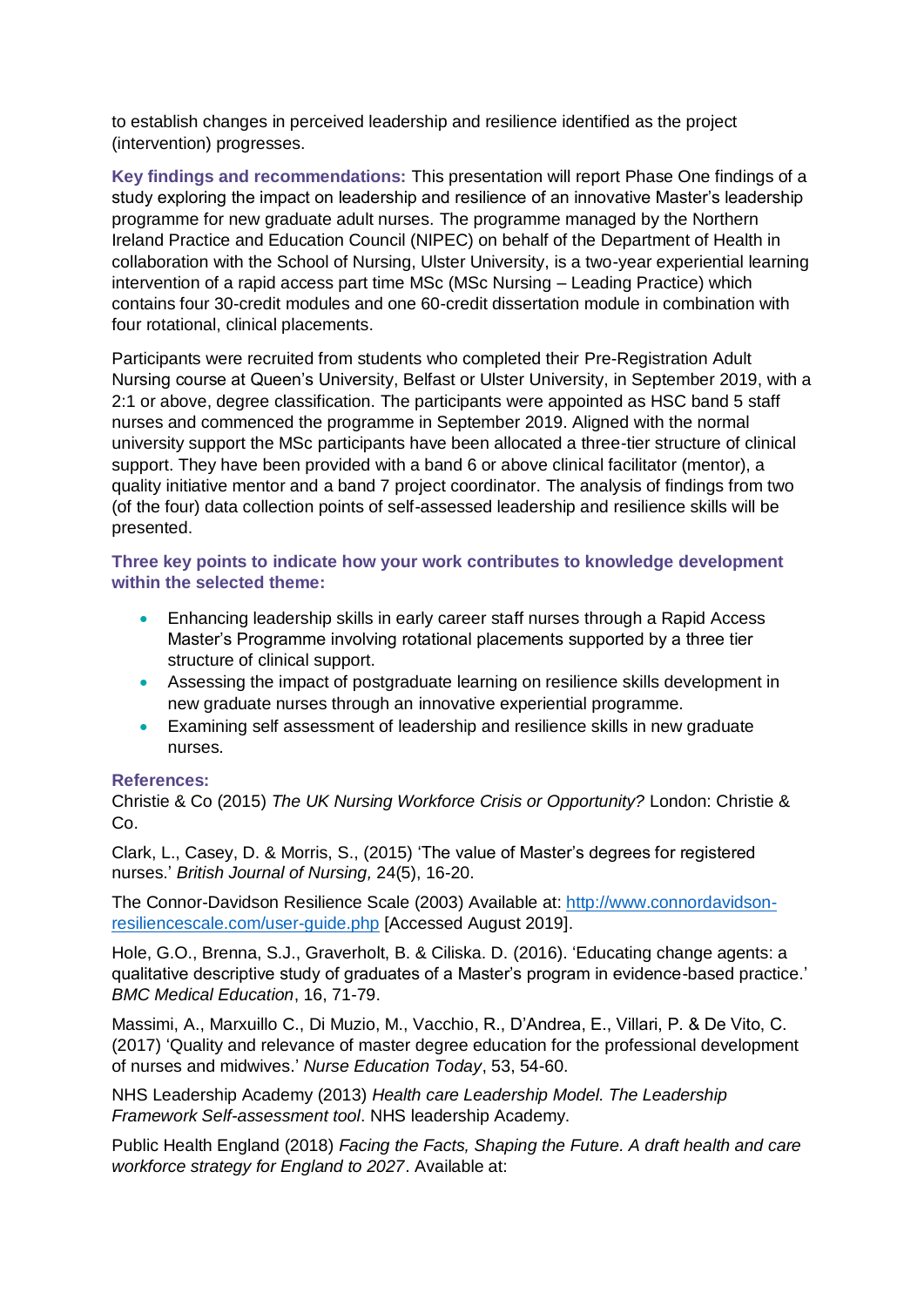[https://www.hee.nhs.uk/sites/default/files/documents/Facing%20the%20Facts%2C%20Shapi](https://www.hee.nhs.uk/sites/default/files/documents/Facing%20the%20Facts%2C%20Shaping%20the%20Future%20%20a%20draft%20health%20and%20care%20workforce%20strategy%20for%20England%20to%202027.pdf) [ng%20the%20Future%20%20a%20draft%20health%20and%20care%20workforce%20strat](https://www.hee.nhs.uk/sites/default/files/documents/Facing%20the%20Facts%2C%20Shaping%20the%20Future%20%20a%20draft%20health%20and%20care%20workforce%20strategy%20for%20England%20to%202027.pdf) [egy%20for%20England%20to%202027.pdf.](https://www.hee.nhs.uk/sites/default/files/documents/Facing%20the%20Facts%2C%20Shaping%20the%20Future%20%20a%20draft%20health%20and%20care%20workforce%20strategy%20for%20England%20to%202027.pdf) [Accessed August 2019].

Royal College of Nursing (2015). *International Recruitment 2015*. London: Royal College of Nursing.

Wilkinson, J., Carryer, J., Budge, C. (2018) 'Impact of postgraduate education on advanced practice nurse activity – a national survey.' *International Nursing Review,* 65, 417–424.

**Keywords:** Nursing, Leadership, Resilience, Innovative, Experiential.

#### **6Aiii, 14:00 - 15:20, 2 September 2021 Research paper The perceptions and experiences of mid-career nurses and midwives who are Masters level part-time students**

Dr F. J. Raymond Duffy, The University of the West of Scotland

**Promotional abstract:** Mid-career nurses are the largest group of currently registered nurses (NMC, 2019) and the number of mid-career nurses and midwives participating in Masters' Level study is increasing. Despite this, very few research studies have been conducted looking at their views. This descriptive phenomenological study brings to the fore the perceptions that mid-career nurses have about participating in Masters' programmes. The study findings indicate how both employers and higher education institutions (HEIs) could improve the support mechanisms available for such students. It also recommends that more effort be expended on making mid-career part-time students feel part of the university community.

#### **Background, including underpinning literature and, wherever possible, the international relevance of the research:** Mid-career professionals are experiencing changes that are encouraging many to return to participate in Masters'-Level programmes. The shortage of doctors (Begley *et al.,* 2014) and the development of specialist clinical expertise (Cooper *et al*., 2019) may explain this. There are also intrinsic factors driving this including a desire to be challenged, to not feel 'left-behind', a means of increasing their professional confidence and a way to extend their careers and provide more funds for retirement (Cooley, 2008; Spencer, 2006; Watkins, 2011; Isopahkala-Bouret, 2015). However, there is limted research that has explored their experiences or views.

**Aim(s) and/or research question(s)/research hypothesis(es):** The aims were:

- To bring to the fore the perceptions that midcareer professionals have about participating in health and social care Masters Programmes as older students.
- To reveal the personal, social and cultural factors that may have a bearing on their experiences while engaging in learning within an HEI.
- To uncover and understand from their perspective the challenges facing mid-career students participating in taught postgraduate Masters Level study.
- To identify actions that can be taken forward to make a contribution to ongoing debates about the participation of mid-career professionals from health and social care in higher education.

**Research methodology/research design, any ethical issues, and methods of data collection and analysis:** The research methodology employed was descriptive phenomenology following a Husserlian approach. Twelve mid-career nurses (aged 45 and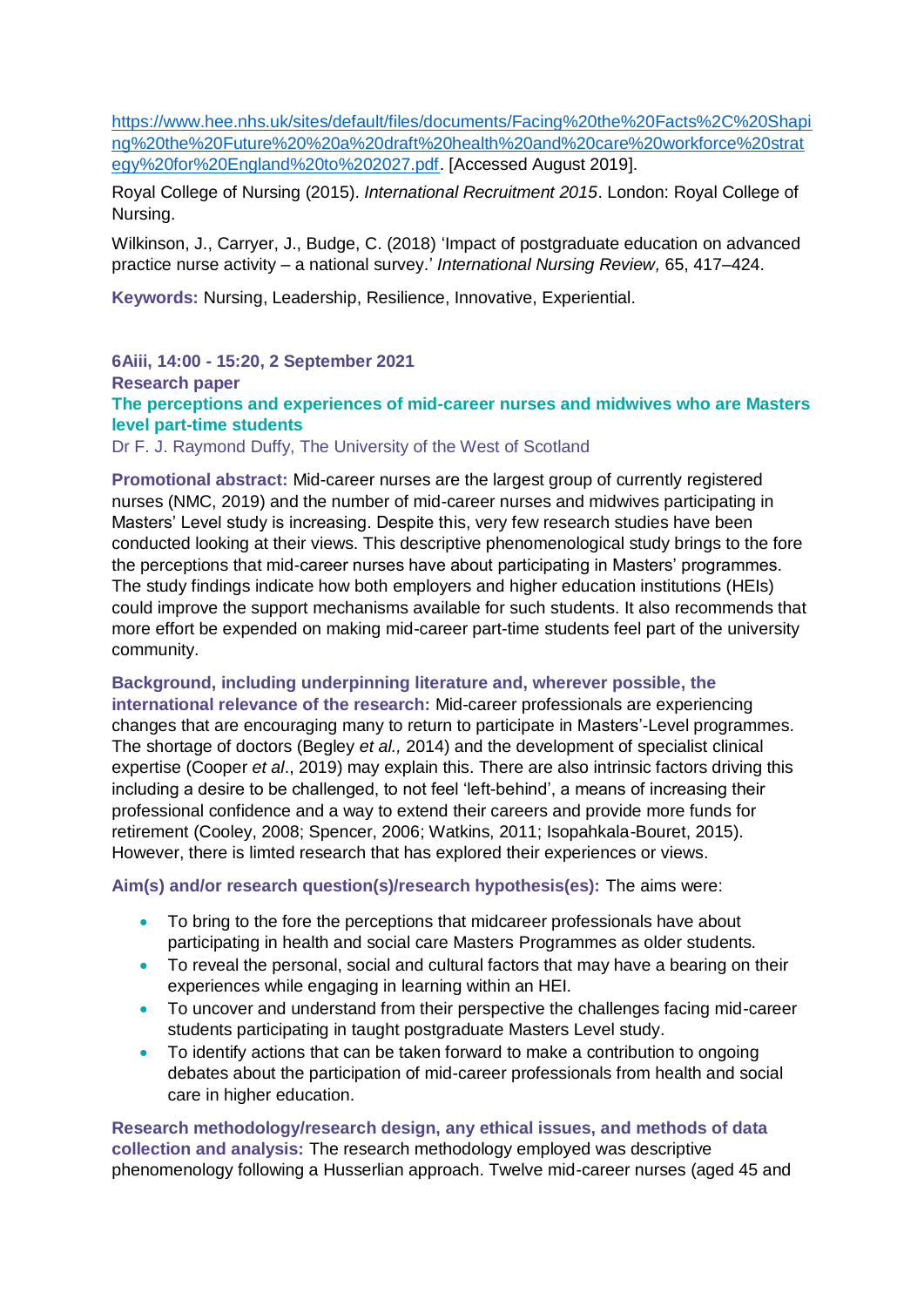over) were interviewed, in depth, about their experiences as part-time Masters Level students. Analysis was undertaken utilising Braun and Clarke's (2006, 2013, 2019) framework for Reflexive Thematic Analysis. Ethical permission for the study was granted by both the University of Strathclyde and the University students were recruited from. Efforts were made to ensure there was no coercion involved in student participation.

**Key findings and recommendations:** Considering participants' lived experiences as a struggle for recognition (Honneth, 1994, 1995) provided the richest insight into their views. However, it was not the only theoretical lens that helped to provide an understanding of their involvement with the process of gaining a Master's. Incentive theories suggest that midcareer nurses may have more altruistic goals that their younger peers, while Maslow's (1954) and Vaillant's (2002) work on psychosocial development indicate that they also have a desire to be generative both inside and outside their workplace. There was also evidence that participating in M-Level study improved both the social and identity capitals of participants (Bourdieu, 1986; Schuller, 2002).

The study findings can be used to inform mid-career professionals themselves about what might be required prior to and during M-Level participation. They can also be used to assist lecturing staff encountering mid-career professionals in HEIs and may also help inform the approach taken by HEIs to supporting part-time postgraduate study for mid-career professionals. For employers the study also exposed some ageism within nursing that needs to be addressed particularly in relation to who is encouraged to attend/be funded to participate in M-level programmes.

#### **Three key points to indicate how your work contributes to knowledge development within the selected theme:**

- The participation of mid-career professionals in Masters programmes can be viewed as a struggle for recognition. This allows clearer insight into how best to support them in their journey.
- Investing in the education of mid-career professionals can reap rewards beyond that expected from their younger peers because they are more likely to make efforts to create a legacy for their current team/workplace/profession.
- There is a need to retain mid-career nurses and midwives within the profession to help moderate the impact of the worldwide nursing shortage. Encouraging mid-career professionals to take up Masters level study may help with this.

#### **References:**

Begley, C., Murphy, K., Higgins, A. & Cooney, A. (2014) 'Policy‐makers' views on impact of specialist and advanced practitioner roles in Ireland: the SCAPE study.' *Journal of Nursing Management*, 22(4), 410-422.

Bourdieu, P. (1986) 'The Forms of Capital.' In J. Richardson (Ed.), *Handbook of Theory and Research for the Sociology of Education*. pp.241-258). New York: Greenwood.

Braun, V. & Clarke, V. (2006). 'Using thematic analysis in psychology.' *Qualitative Research in Psychology*, 3:2, 77-101, 3(2). doi:10.1191/1478088706qp063oa.

Braun, V. & Clarke, V. (2013b). *Successful Qualitative Research: A Practical Guide for Beginners*. London: SAGE Publications Ltd.

Braun, V. & Clarke, V. (2019) 'Reflecting on reflexive thematic analysis.' *Qualitative Research in Sport Exercise and Health*, 11(4), 589-597. doi:10.1080/2159676X.2019.1628806.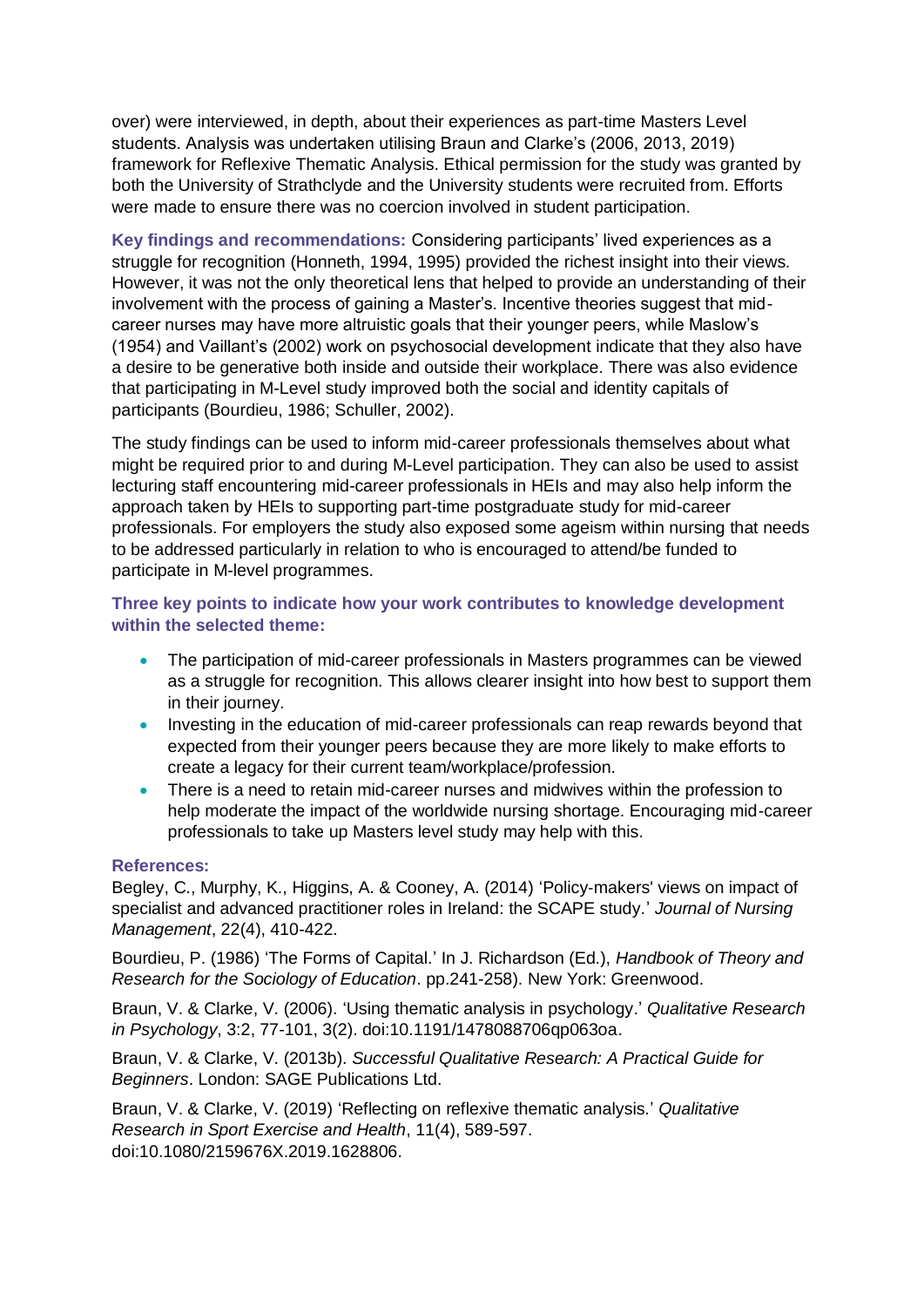Cooley, M.C. (2008) 'Nurses' motivations for studying third level post-registration nursing programmes and the effects of studying on their personal and work lives.' *Nurse Education Today*, 28(5), 588-594.

Cooper, M.A., McDowell, J., Raeside, L. & ANP–CNS Group (2019) 'The similarities and differences between advanced nurse practitioners and clinical nurse specialists.' *British Journal of Nursing*, 28(20), 1308-1314.

Honneth, A. (1994) 'The Social Dynamics of Disrespect: On the Location of Critical Theory Today.' *Constellations*, 1(2), 255–269.

Honneth, A. (1995. *The Struggle for Recognition: The Moral Grammar of Social Conflicts* (J. Anderson, Trans.). Cambridge, MA: Massachusetts Institute of Technology Press.

Isopahkala-Bouret, U. (2015) 'Educational Credentialing of an Aging Workforce: Uneasy Conclusions.' *Adult Education Quarterly*, 65(2), 83-99. doi:10.1177/0741713614564048.

Maslow, A.H. (1954). *Motivation and Personality*. New York: Harper.

Nursing and Midwifery Council. (2019). *The NMC Register Data Report: 31 March 2019*. Available at: [https://www.nmc.org.uk/globalassets/sitedocuments/other-publications/nmc](https://www.nmc.org.uk/globalassets/sitedocuments/other-publications/nmc-register-data-march-19.pdf)[register-data-march-19.pdf](https://www.nmc.org.uk/globalassets/sitedocuments/other-publications/nmc-register-data-march-19.pdf)

Schuller, T., Brasset-Grundy, A., Gree, A., Hammond, C. & Preston, J. (2002) Learning, continuity and change in adult life. Wider Benefits of Learning Research Report No 3. London.

Spencer, R.L. (2006) 'Nurses', midwives' and health visitors' perceptions of the impact of higher education on professional practice.' *Nurse Education Today*, 26(1), 45-53.

Vaillant, G.E. (2002. *Aging Well: Surprising Guideposts to a Happier Life from the Landmark Harvard Study of Adult Development*. Boston: Little Brown and Co.

Watkins, D. (2011) 'The influence of Masters education on the professional lives of British and German nurses and the further professionalization of nursing.' *Journal of Advanced Nursing*, 67(12), 2605–2614. doi:10.1111/j.1365-2648.2011.05698.x.

**Keywords:** Education, Nursing, Masters, Attitudes, Phenomenology.

#### **6Aiv, 2 September 2021, 14:00 - 15:20**

#### **Poster+**

**Evaluating e-learning strategies used to improve access to Postgraduate Cancer Education during global pandemic**

Martin Galligan and Chris McNamara, Royal Marsden Hospital

**Promotional abstract:** The global pandemic has had a significant impact on the delivery of care to individuals living with and beyond a cancer diagnosis. Despite the challenges raised by the pandemic there was still a need to deliver high quality Cancer Education to health professionals to ensure they had the essential knowledge to deliver complex cancer treatments. The aim of this review was to evaluate the impact of implementing high quality Cancer Education within the virtual learning environment to ensure learners can continue to develop this essential knowledge and skills.

**Main focus/theme of, or issues addressed by, the poster:** The impact of the COVID-19 pandemic has had lasting implications on the provision of cancer services due to mass redeployment of staff and resources. Despite this, there was a continued need for high quality cancer education to ensure healthcare professionals have the skills and knowledge